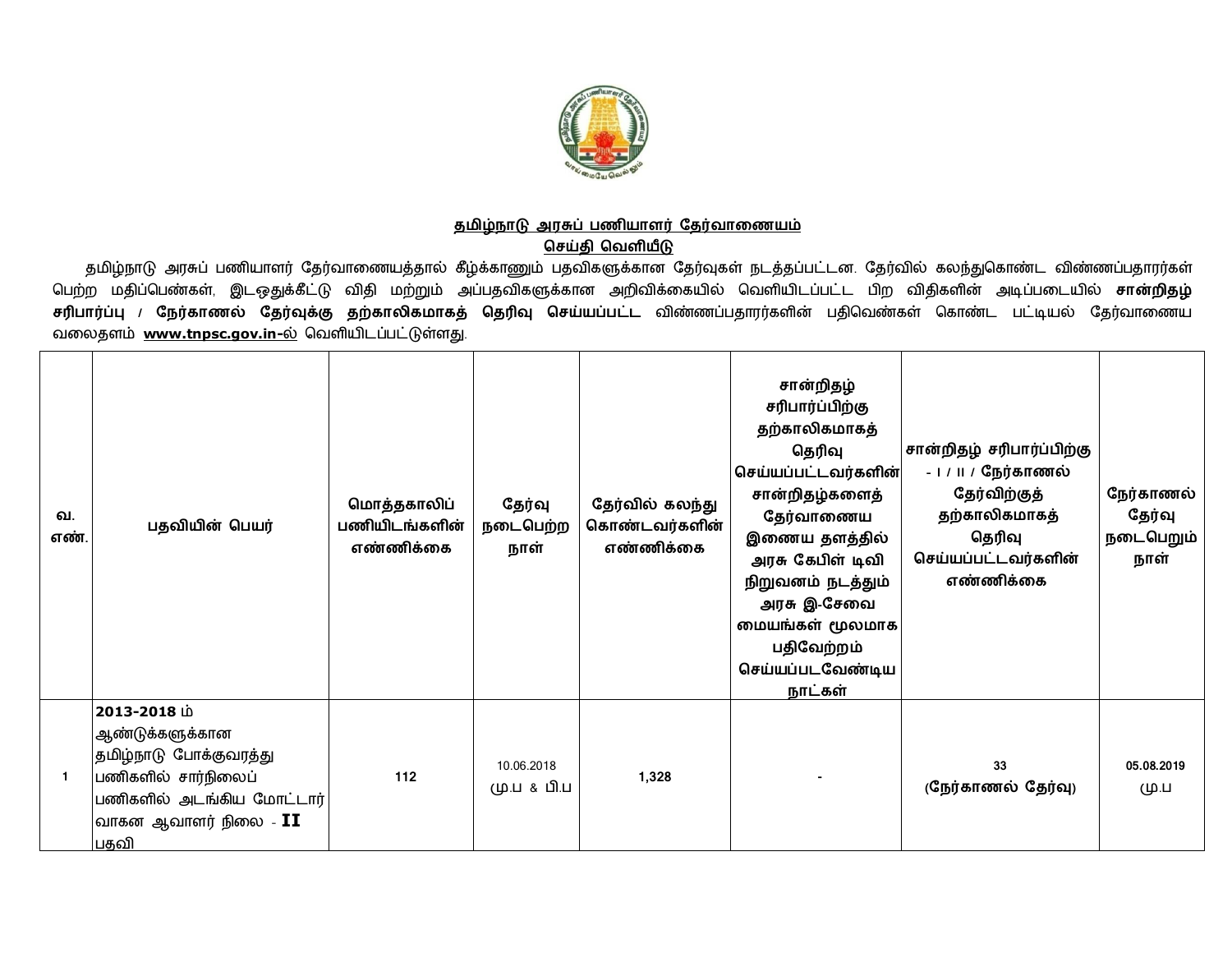| 2. | 2007-2015 ஆண்டுக்களுக்கான<br>தமிழ்நாடு ஊரமைப்பு<br>சார்நிலைப் பணிகளில்<br>அடங்கிய கட்டடக்கலை<br>உதவியாளர் கிட்ட உதவியாளர்<br>பதவி                                 | 13             | 22.12.2018<br>மு.ப & பி.ப | 5,395    |                                    | 3<br>(சான்றிதழ் சரிபார்ப்பு /<br>நேர்காணல் தேர்வு-11) | 05.08.2019<br>பி.ப        |
|----|-------------------------------------------------------------------------------------------------------------------------------------------------------------------|----------------|---------------------------|----------|------------------------------------|-------------------------------------------------------|---------------------------|
| 3. | தடயவியல்<br>தமிழ்நாடு<br>பணிகளில்<br>சார்நிலைப்<br>அடங்கிய<br>தொழில்<br>நுட்ப உதவியாளர் (குளிர்பதனம்<br>வாயு நிலையம்)                                             | $\overline{2}$ | 05.01.2019<br>மு.ப & பி.ப | 62       |                                    | 6<br>(நேர்காணல் தேர்வு)                               | 05.08.2019<br>பி.ப        |
| 4. | தமிழ்நாடு ஊரமைப்பு சார்நிலைப்<br>பணிகளில் அடங்கிய<br>வரைபட<br>ஓவியர், நிலை-ய பதவி                                                                                 | 53             | 03.02.2019<br>மு.ப & பி.ப | 2,411    | 22.07.2019 முதல்<br>26.07.2019 வரை | 177<br>(சான்றிதழ் சரிபார்ப்பு-II)                     |                           |
| 5. | 2015-2016 (ம) 2017-2018 ஆம்<br>ஆண்டுக்களுக்கான<br>தமிழ்நாடு<br>பணிகளில்<br>சார்நிலைப்<br>அடங்கிய<br>கூட்டுறவு<br>சங்கங்களின்<br>இளநிலை<br>கூட்டுறவு ஆய்வாளர் பதவி | 30             | 27.01.2019<br>மு.ப        | 1,05,109 |                                    | 67<br>(நேர்காணல் தேர்வு)                              | 06.08.2019<br>மு.ப & பி.ப |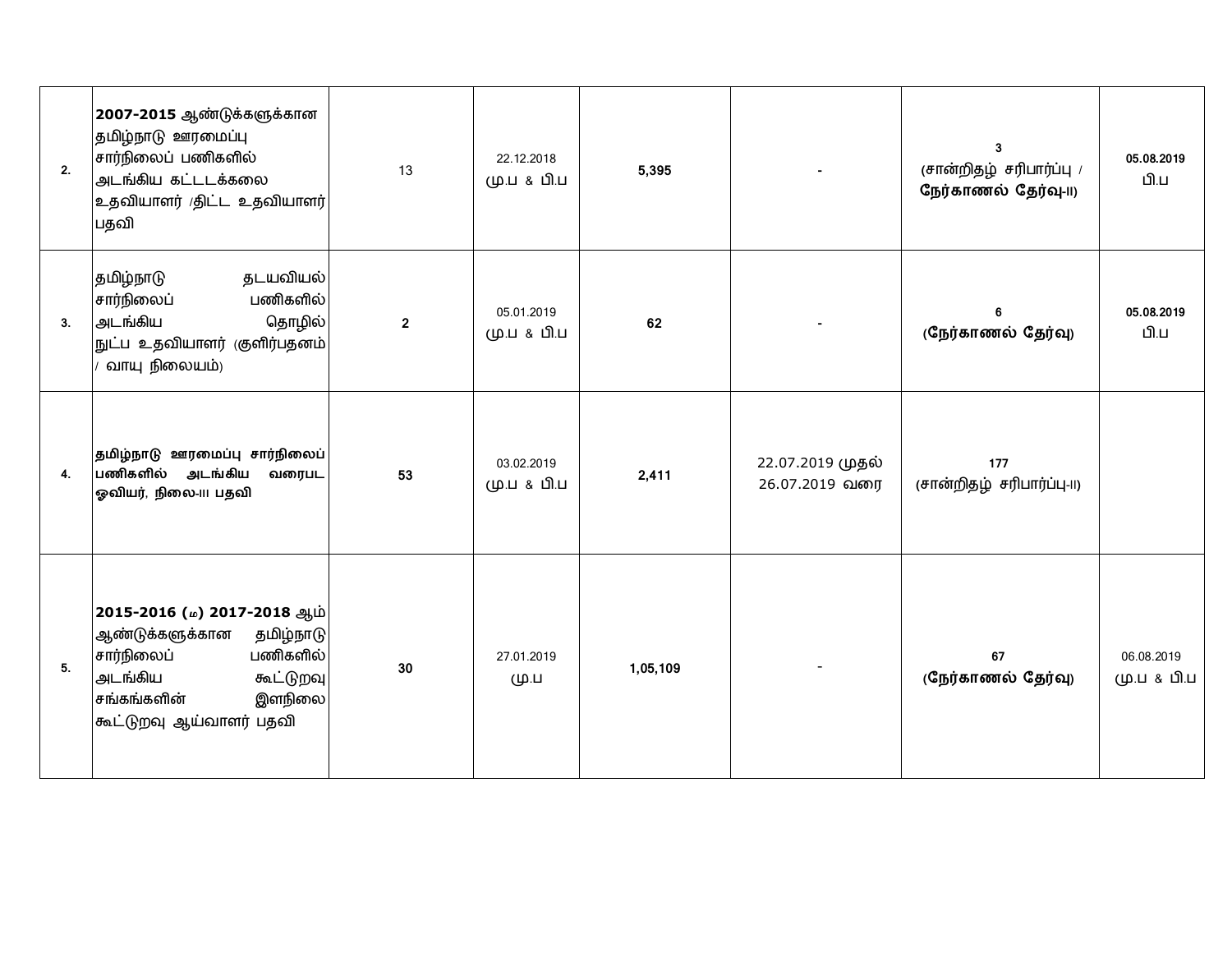| 6.  | தமிழ்நாடு பல்வேறு துறைகள் <br>மற்றும் பணிகளில்<br>அடங்கிய<br>நூலகர் பதவி                                                                                | 29             | 30.03.2019<br>மு.ப & பி.ப | 2,204 | 22.07.2019 முதல்<br>26.07.2019 வரை | 23<br>(சான்றிதழ் சரிபார்ப்பு)                                                                              |                           |
|-----|---------------------------------------------------------------------------------------------------------------------------------------------------------|----------------|---------------------------|-------|------------------------------------|------------------------------------------------------------------------------------------------------------|---------------------------|
| 7.  | வேலைவாய்ப்பு<br> தமிழ்நாடு<br>சார்நிலைப்<br>பயிற்சி<br>மற்றும்<br>பணியில்<br>அடங்கிய<br>விடுதி<br>கண்காணிப்பாளர்<br>மற்றும்<br>உடற்பயிற்சி அலுவலர் பதவி | 6              | 27.04.2019<br>மு.ப & பி.ப | 569   |                                    | 16<br>(நேர்காணல் தேர்வு)                                                                                   | 07.08.2019<br>மு.ப & பி.ப |
| 8.  | தமிழ்நாடு<br>மீன்<br>வளத்துறை<br>பணிகளில்<br>சார்நிலைப்<br>அடங்கிய<br>மீன்வள<br>உதவி<br>ஆய்வாளர் பதவி                                                   | 6              | 04.05.2019<br>மு.ப & பி.ப | 486   |                                    | 11<br>(நேர்காணல் தேர்வு)<br>$\mathbf{1}$<br>$\vert$ (சான்றிதழ் சரிபார்ப்பு/ (<br>$12$<br>நேர்காணல் தேர்வு) | 07.08.2019<br>மு.ப        |
| 9.  | தமிழ்நாடு அமைச்சக<br>பணிகளுக்கு தொழில் (ம)<br>வணிகத்துறைக்கான<br>இரசாயனர் மற்றும் இளநிலை<br>இரசாயனர் பதவி                                               | $\overline{2}$ | 05.05.2019<br>மு.ப & பி.ப | 290   |                                    | 6<br>(நேர்காணல் தேர்வு)                                                                                    | 07.08.2019<br>மு.ப        |
| 10. | தமிழ்நாடு<br>கருவூல<br>மற்றும்<br>கணக்குத்துறையின்<br>கணக்கு<br>அலுவலர் (நிலை III) பதவி                                                                 | 4              | 05.05.2019<br>மு.ப & பி.ப | 18    |                                    | (நேர்காணல் தேர்வு)                                                                                         | 07.08.2019<br>மு.ப        |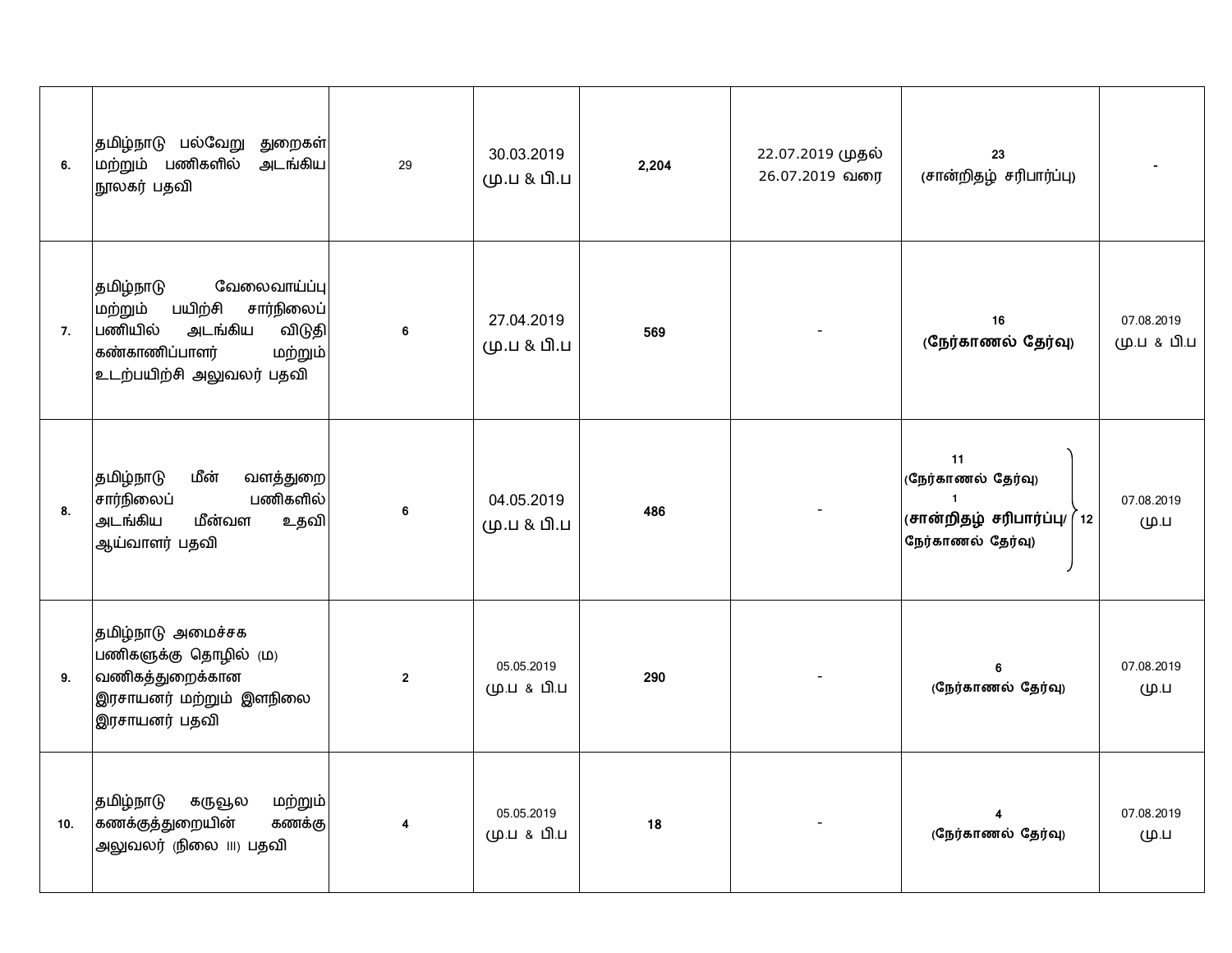| 11. | தமிழ்நாடு<br>பாதுகாப்பு<br>சமூக<br>சார்நிலைப்<br>பணிகளில்<br>அடங்கிய<br>பாதுகாப்பு<br>சமூக<br>சீர்திருத்தப் <br> துறையின்<br>பள்ளிகள் மற்றும் விழிப்புப்பணி<br>நிறுவனங்களுக்கான<br>உதவி<br>கண்காணிப்பாளர் பதவி | $\overline{4}$ | 05.05.2019<br>மு.ப & பி.ப | 106 |                                    | 10<br>(நேர்காணல் தேர்வு)      | 07.08.2019<br>மு.ப |
|-----|----------------------------------------------------------------------------------------------------------------------------------------------------------------------------------------------------------------|----------------|---------------------------|-----|------------------------------------|-------------------------------|--------------------|
| 12. | சார்நிலை <br>தமிழ்நாடு<br>பொது<br>(பின்னடைவு<br>பணிக்கான<br>பணியிடங்களுக்கு)<br>அருங்காட்சியகத்துறைக்கு,<br>காப்பாட்சியர் பதவி                                                                                 | 4              | 25.05.2019<br>மு.ப & பி.ப | 594 | 22.07.2019 முதல்<br>26.07.2019 வரை | 12<br>(சான்றிதழ் சரிபார்ப்பு) |                    |

**இரா.சுதன, இ.ஆ.ப.,** தேரவுக கட்டுப்பாட்டு அலுவலர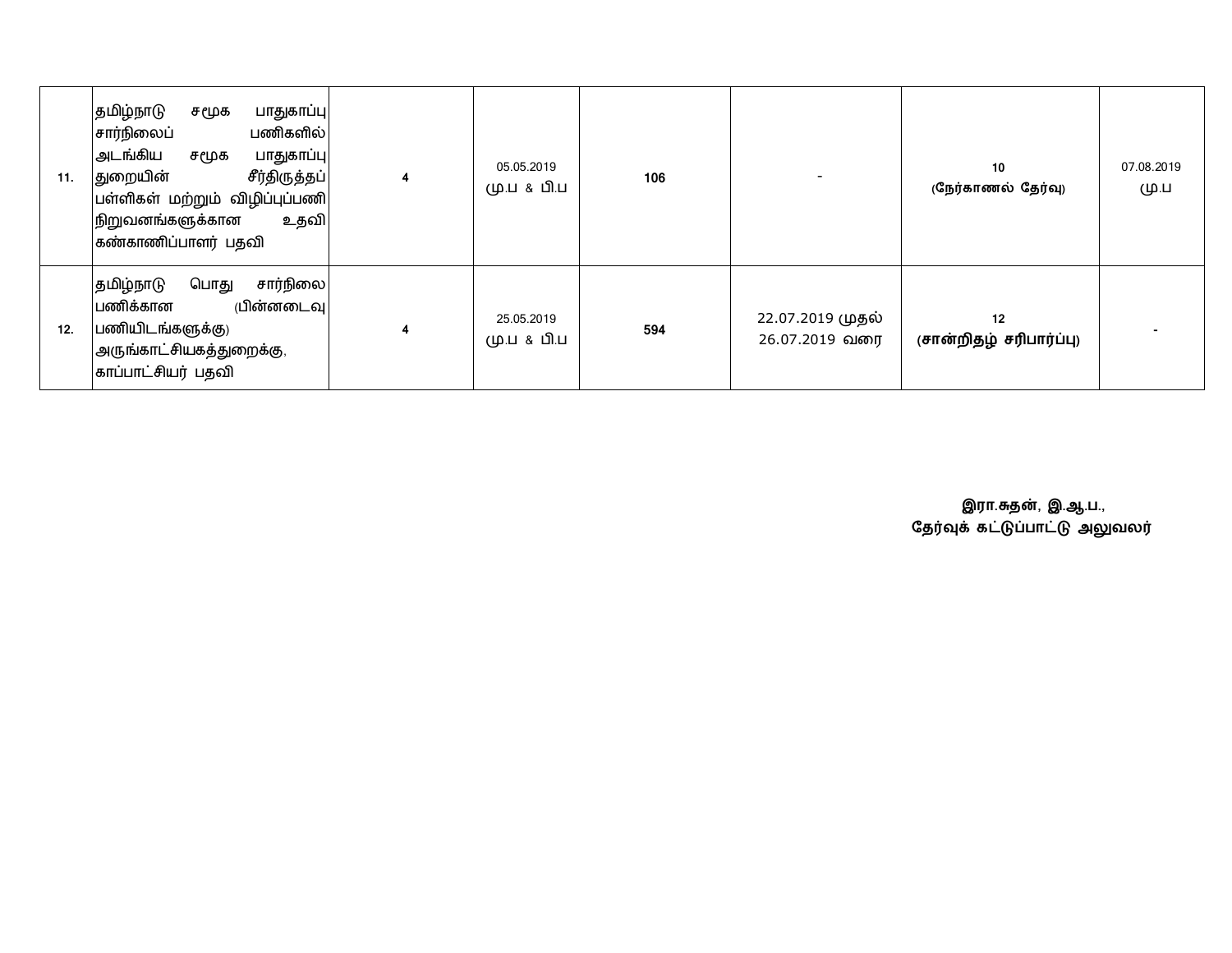

## **TAMIL NADU PUBLIC SERVICE COMMISSION PRESS RELEASE**

The Written Examination for the following posts have been conducted by the Tamil Nadu Public Service Commission. Based on the marks obtained in Written Examination, following the rule of reservation of appointments and as per the other conditions stipulated in Notifications, lists of register numbers of candidates who have been admitted provisionally to **Certificate Verification / Oral Test** are hosted at the Commission's Website **["www.tnpsc.gov.in](http://www.tnpsc.gov.in)"**.

| SI.<br>No. | <b>Name of the Post</b>                                                                                                         | No. of<br>Vacancies | Date of<br><b>Examination</b>    | No. of<br><b>Candidates</b><br>appeared in<br>the Written<br>Examination | Date of<br>uploading of<br>documents<br>for<br><b>Certificate</b><br><b>Verification</b><br>in the<br>e-seva<br>centres | No. of<br>candidates<br>now<br>provisionally<br>admitted<br>to Certificate<br>Verification-<br>I / II / Ord<br>Test | <b>Date of Oral</b><br>Test |
|------------|---------------------------------------------------------------------------------------------------------------------------------|---------------------|----------------------------------|--------------------------------------------------------------------------|-------------------------------------------------------------------------------------------------------------------------|---------------------------------------------------------------------------------------------------------------------|-----------------------------|
| 1.         | Motor Vehicle Inspector, Grade-II<br>the Tamil Nadu Transport<br>in in<br>Subordinate Service (2013-2018)                       | 112                 | 10.06.2018<br>FN & AN            | 1,328                                                                    |                                                                                                                         | 33<br>(0.7)                                                                                                         | 05.08.2019<br><b>FN</b>     |
| 2.         | Architectural Assistant / Planning<br>Assistant Tamil Nadu Town and<br>Planning<br>Subordinate<br>Country<br>Service, 2007-2015 | 13                  | 22.12.2018 FN<br><b>&amp; AN</b> | 5,395                                                                    |                                                                                                                         | 3<br>$(CV / O.T-II)$                                                                                                | 05.08.2019<br>AN            |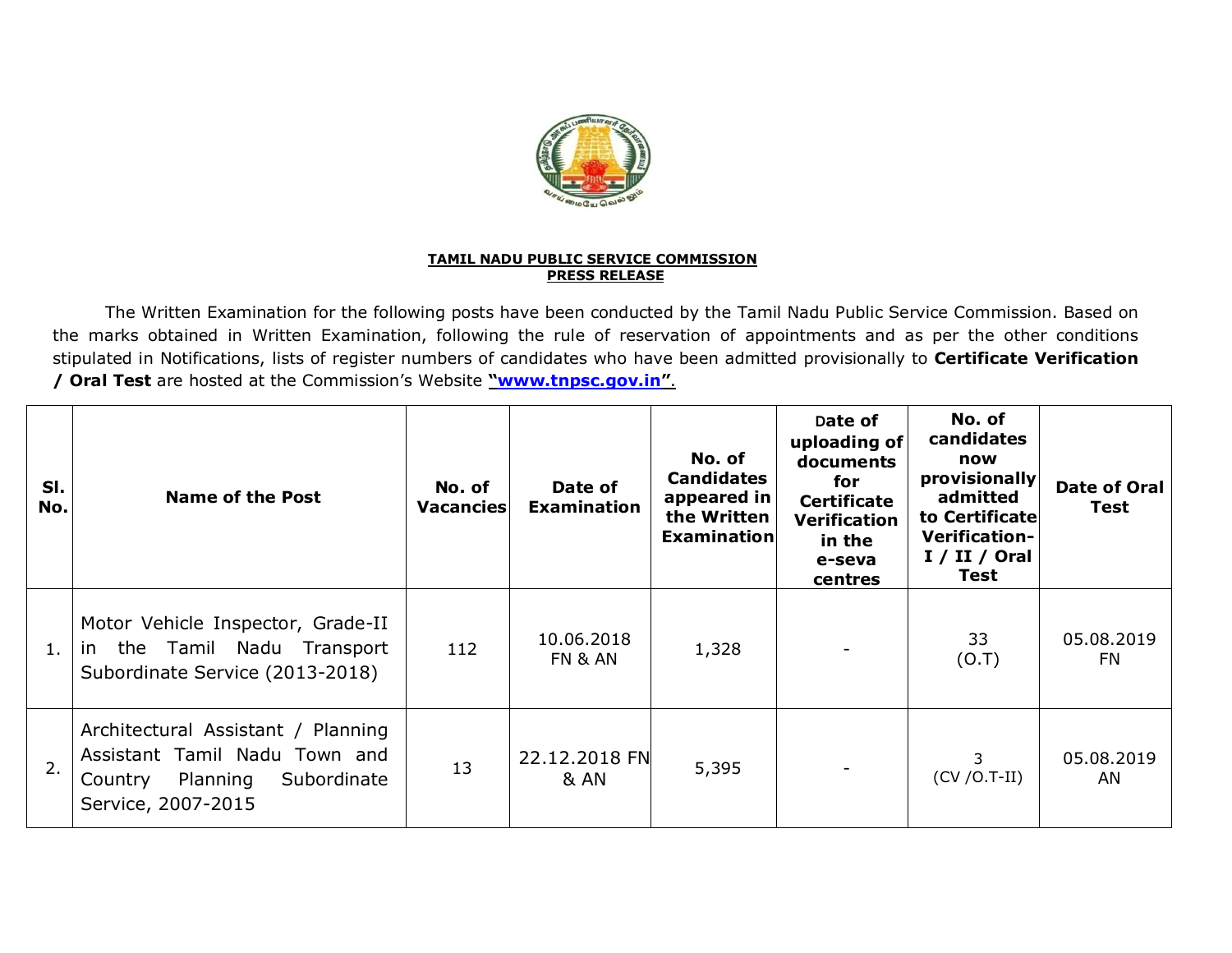| 3.  | <b>Technical</b><br>Air<br>Assistant<br>in<br>Conditioning & Gas plant in the<br>Tamil Nadu Forensic<br>Science<br>Subordinate Service                                                           | $\overline{2}$ | 05.01.2019<br>FN & AN              | 62       |                             | 6<br>(0.7)                                     | 05.08.2019<br>AN                   |
|-----|--------------------------------------------------------------------------------------------------------------------------------------------------------------------------------------------------|----------------|------------------------------------|----------|-----------------------------|------------------------------------------------|------------------------------------|
| 4.  | Draughtsman Grade III in the<br>Tamil Nadu Town and country<br>Planning Subordinate Service,                                                                                                     | 53             | 03.02.2019<br>FN & AN              | 2,411    | 22.07.2019 to<br>26.07.2019 | 177<br>$(C.V.-II)$                             |                                    |
| 5.  | Junior Inspector of Co-operative<br>Societies<br>Co-operative<br>in<br>Department in the Tamil Nadu Co-<br>operative Subordinate Service                                                         | 30             | 27.01.2019<br><b>FN</b>            | 1,05,109 |                             | 67<br>(0.7)                                    | 06.08.2019<br><b>F.N &amp; A.N</b> |
| 6.  | Librarian Grade-I, Librarian<br>in<br>Agriculture, Film Librarian and<br>Librarian Information and assistant<br>(Grade - I & II), Librarian in<br>Legislative Assembly in various<br>departments | 29             | 30.03.2019<br>FN & AN              | 2,204    | 22.07.2019 to<br>26.07.2019 | 23<br>$(C.V.-II)$                              |                                    |
| 7.1 | Hostel Superintendent in the Tamil<br>Nadu Employment and Training<br>Subordinate Service, 2017-2018                                                                                             | 6              | 27.04.2019<br><b>FN &amp; AN</b>   | 569      |                             | 16<br>(0.7)                                    | 07.08.2019<br><b>F.N &amp; A.N</b> |
| 8.  | Sub-Inspector of<br>Fisheries<br>-in<br>Fisheries Department Tamil Nadu<br>Fisheries Subordinate Service.                                                                                        | 6              | 04.05.2019<br><b>F.N &amp; A.N</b> | 486      |                             | 11<br>(0.7)<br>12<br>$\mathbf{1}$<br>(C.V/O.T) | 07.08.2019<br>F.N                  |